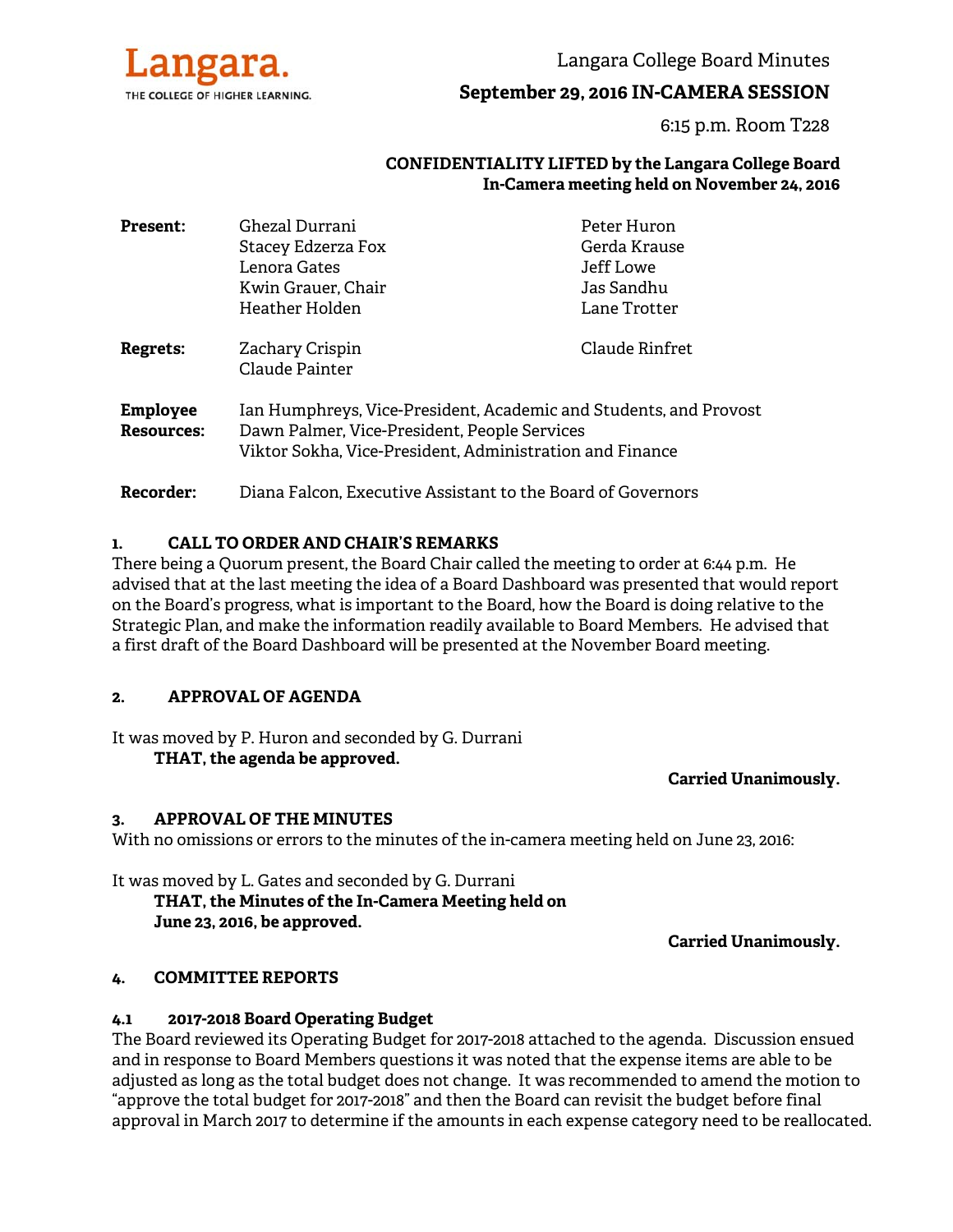It was moved by J. Lowe and seconded by P. Huron

## **THAT, the Board approve its Total Budget for 2017-2018 as presented.**

**Carried Unanimously.** 

## **4.2 Facilities Matter**

- Audit and Finance Committee recommendation to the Board

- Minutes of Meeting held August 26, 2016

K. Grauer highlighted the minutes of the Audit and Finance Committee meeting held on August 26, 2016, and the recommendation memo attached to the agenda. He noted that the Audit and Finance Committee reviewed and were in agreement with the College's request to develop a business plan, including due diligence, to negotiate the purchase of the South Building owned by Emily Carr University of Art and Design located on Granville Island, and the transfer of land leased from the federal government. Discussion ensued and in response to Board Members questions, it was noted that the College will allocate a budget of \$60K to perform the due diligence and develop a business plan that will be presented to the Audit and Finance Committee and to the Board at a future meeting. It was further noted that if the discussions are successful, the College will come back and seek permission from the Board to proceed with the acquisition of the South Building of Emily Carr University of Art and Design and the lease of the land from the federal government.

It was moved by H. Holden and seconded by J. Lowe

 **THAT, the Board authorize the College to develop a business plan, including the due diligence, to negotiate the transfer or purchase of the South Building of Emily Carr University of Art and Design, located on Granville island, and negotiate with Emily Carr University of Art and Design, the Government of BC, and the federal government for the transfer of the building and current land lease.** 

**Carried unanimously.** 

## **5. FOR INFORMATION/DISCUSSION**

## **5.1 Federal Government Strategic Investment Fund (SIF)**

V. Sokha highlighted a letter from the Ministry of Advanced Education, attached to the agenda for information, where \$2.2M in Strategic Investment Funding was announced for Langara College as follows: \$1,005,953 from the Government of Canada, \$584,000 from the Province of BC, and \$610,047 from Langara College. The funding will be used for fan retrofit in Building "A" with a completion date of April 2018. Harjit Sajjan, Minister of National Defence and a Member of Parliament for Vancouver South will attend the College in future to make the announcement.

# **6. LIFTING OF CONFIDENTIALITY**

It was moved by J. Lowe and seconded by L. Gates

**THAT, confidentiality be lifted on the Minutes of the Langara College Board In-Camera Meeting held on June 23, 2016.** 

**Carried Unanimously.** 

## **7. GOVERNORS OPEN FORUM**

It was determined that a Governors Open Forum was not required.